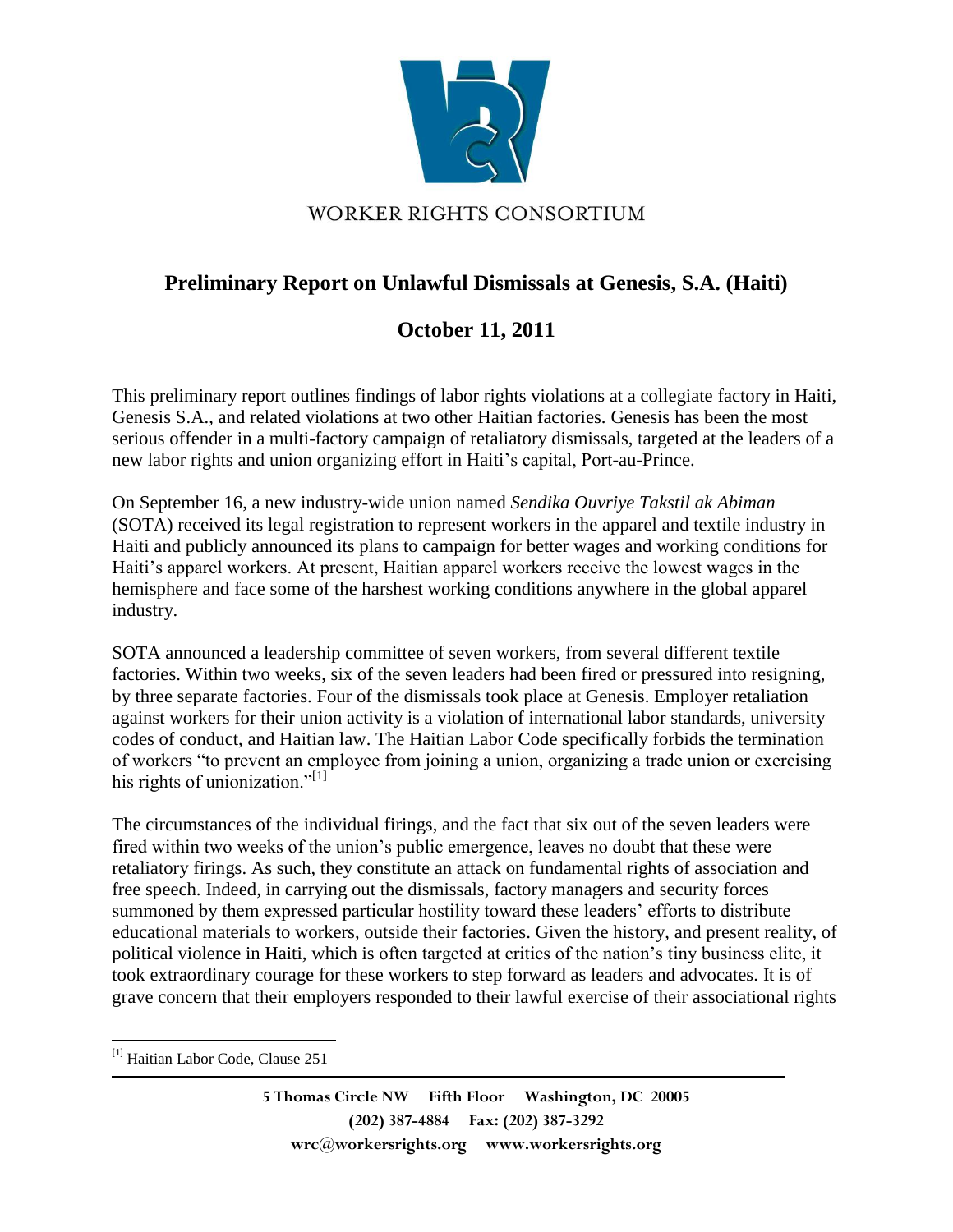by firing them and, in some cases, summoning security forces to prevent them from sharing information with their fellow workers.

Two collegiate licensees, Ad Resources and Cotton Gallery, disclose Genesis as a collegiate factory. Both brands buy their products through Gildan, which purchases virtually all of the factory's output. The WRC is communicating with both licensees. In addition, a second factory involved in the firings, Multiwear, S.A., while not disclosed as a collegiate factory, produces much of its volume of shirts for HanesBrands, which owns Gear for Sports. We are also communicating with both Gildan and Hanes and have asked them to take swift action to ensure that workers are reinstated, with back pay. In addition, Genesis, and the other factories involved, should publicly make clear their commitment to respect their workers' associational and free speech rights and, to this end, should begin an open dialogue with SOTA.

The WRC will continue to monitor this situation and issue additional findings as developments unfold. Below, please find a chronological summary of the key events.

## **Chronology**

The chronology of events in Haiti is as follows.

**Friday, September 16th** : SOTA received its legal union registration from the Haitian Ministry of Social Affairs and Labor (MAST). MAST indicated that it had verified that SOTA had completed the legal requirements for union registration and provided the union a registration document valid from September 2011 to September 2013.

SOTA is an industry-wide apparel and textile union representing workers in various free trade zone factories in Haiti. SOTA is affiliated with the Batay Ouvriye May First Union Federation (ESPM-BO, in Creole) a national union federation in Haiti which also has an affiliate union representing free trade zone factory workers at the Codevi Free Trade Zone in Ouanaminthe, Haiti.

**Also on Friday, September 16th** , SOTA held a press conference announcing the establishment of the union in which the executive committee members participated. The worker leaders spoke out about violations of workers' rights in Free Trade Zones including forced overtime and minimum wage violations.

Friday, September 23<sup>rd</sup>: Genesis S.A. – a factory in Port-au-Prince owned by Gerald Apaid and producing largely or exclusively for Gildan – forced its employee, Johny Joseph, the Treasurer of SOTA, to resign. Mr. Joseph was the first of the leaders to lose his job. ESPM-BO has reported that Mr. Joseph was pressured into resigning after he was refused permission to leave work at the end of his shift, despite being ill. ESPM-BO reports that Mr. Joseph initially asked for permission to leave work because he was ill during his shift. The factory management refused to allow him to leave. Mr. Joseph took medication and continued working. By the end of his shift, Mr. Joseph's condition had worsened; however, a human resources manager then told Mr. Joseph that he still could not leave and instead had to stay to work overtime. He was told that if he wanted to leave, he would have to turn in his employee identification badge and resign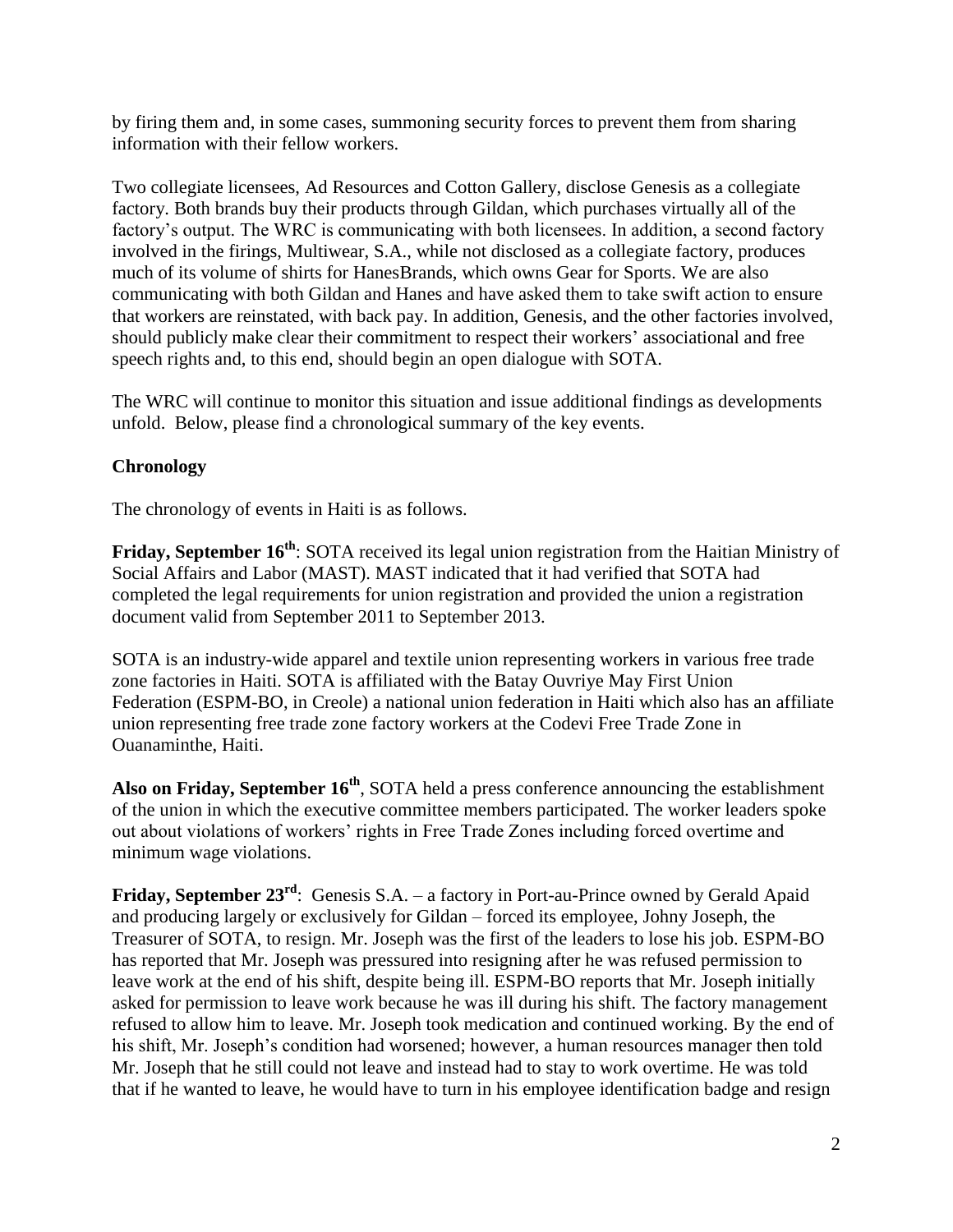from his job. Mr. Joseph was feeling too sick to continue and felt he had no choice but to resign, which he did.

**Monday, September 26th**: One World Apparel, a factory in Port-au-Prince owned by Charles-Henri Baker and producing for multiple apparel brands, fired Mitial Rubin, the Secretary of SOTA. Mr. Rubin had been handing out SOTA flyers that morning, before his shift and outside of the factory – a lawful and appropriate exercise of his associational rights. When he entered the factory to begin his shift, one of the supervisors approached Mr. Rubin. The supervisor was holding a SOTA flyer. After a discussion in which Mr. Rubin defended his right to distribute the flyer, the supervisor sent Mr. Rubin to the personnel office. When Mr. Rubin arrived at the office he was presented with a dismissal notice.<sup>[2]</sup>

Also on Monday, September 26<sup>th</sup>, at Genesis, Wilner Elissaint (General Coordinator of SOTA), Cénatus Vilaire (Secretary of Grievances of SOTA), and Brevil Claude (Education and Public Information Secretary of SOTA) were terminated.

The events surrounding their dismissals were as follows. The three SOTA leaders at Genesis were alerted to the dismissal of their colleague Mr. Rubin at One World Apparel. The leaders each went to the office individually to request permission to leave the factory for one hour. The factory management granted the permission. One worker mentioned that the workers needed the leave in order to carry out union functions and provided the management with a copy of SOTA's registration, which the management photocopied. The worker reports that the manager responded by saying, in a negative tone, that "*Nou se chef,*" which roughly translates as "you're the boss."

As the three workers proceeded toward the factory exit, they were followed by three security guards. Before they could leave, three supervisors approached them and asked where they were going and why. The SOTA leaders responded that they had been alerted to a dismissal at another factory and, as union leaders, were on their way to aid the worker in question. The security guards searched their bags (which is a normal factory practice). Their bags contained flyers and a copy of the SOTA registration. The guards then allowed them to leave.

When the three workers arrived at One World Apparel, the security guards refused to allow them to enter. The workers then returned to the Genesis factory, where the security guards again searched their bags. The security guards later indicated that they had recognized the union materials. The workers stored their bags in a communal area, as is usual, and went to their work stations.

In the afternoon, all three executive committee members were fired; they were called into the personnel office and given dismissal notices. At the end of the shift, the three SOTA members went to collect their belongings and found that all of the union materials had been removed from their bags, including copies of flyers, member affiliation forms, and copies of the union's registration. The three workers went back to the personnel office to request that the factory management return their materials. The managers claimed that the workers had never had any such material and then called the police.

l  $^{[2]}$  This dismissal notice was issued under the name "Inter American Tailor," although Mr. Rubin reports that his pay stubs and other official documentation bear the name of One World. We are investigating this discrepancy.